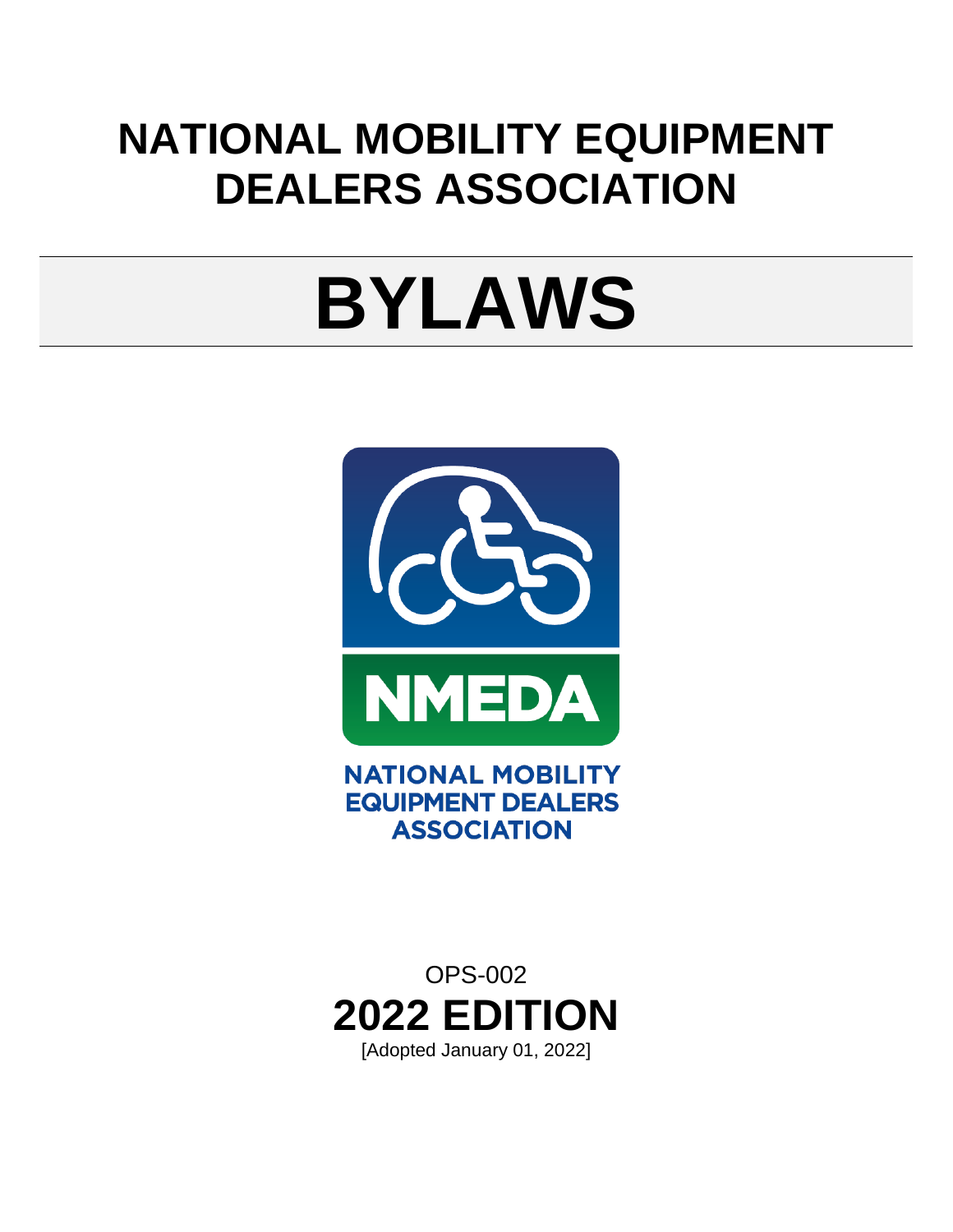### **Table of Contents**

| <b>ARTICLE I</b>    |                                                         |  |
|---------------------|---------------------------------------------------------|--|
| <b>ARTICLE II</b>   |                                                         |  |
|                     |                                                         |  |
|                     | Dealer Member                                           |  |
|                     | Associate Member                                        |  |
|                     | Manufacturer Member                                     |  |
| <b>ARTICLE III</b>  |                                                         |  |
|                     | Voting                                                  |  |
|                     | Member in Good Standing                                 |  |
|                     | <b>Membership Termination</b>                           |  |
|                     | <b>Membership Resignation</b>                           |  |
| <b>ARTICLE IV</b>   |                                                         |  |
| <b>ARTICLE V</b>    |                                                         |  |
|                     | Board Role and Size                                     |  |
|                     | Attendance                                              |  |
|                     | Quorum                                                  |  |
|                     | Compensation                                            |  |
|                     | Election                                                |  |
|                     | Term                                                    |  |
| <b>ARTICLE VI</b>   |                                                         |  |
|                     | President                                               |  |
|                     | <b>Vice President</b>                                   |  |
|                     | Secretary                                               |  |
|                     | Treasurer                                               |  |
|                     | Immediate Past President                                |  |
|                     |                                                         |  |
|                     | At-Large Representatives                                |  |
|                     | Canadian Representative<br>Manufacturer Representatives |  |
|                     |                                                         |  |
|                     | Associate Representative                                |  |
|                     | CEO                                                     |  |
| <b>ARTICLE VII</b>  |                                                         |  |
|                     | <b>Standing Committees</b>                              |  |
|                     | <b>Executive Board</b>                                  |  |
|                     | <b>Finance Committee</b>                                |  |
|                     | <b>Education and Training Committee</b>                 |  |
|                     | Quality Assurance Program Committee                     |  |
|                     | <b>Mediation Committee</b>                              |  |
|                     | Industry and Public Relations Committee                 |  |
|                     | <b>Nominations Committee</b>                            |  |
|                     | <b>Bylaws Committee</b>                                 |  |
|                     | <b>Conference Committee</b>                             |  |
|                     | <b>Guidelines Committee</b>                             |  |
|                     | Manufacturer Quality Assurance Program Committee        |  |
|                     | <b>Government Relations Committee</b>                   |  |
|                     | The Compliance Review Program Committee                 |  |
|                     | The Hall of Fame Committee                              |  |
|                     | AD HOC COMMITTEES                                       |  |
| <b>ARTICLE VIII</b> |                                                         |  |
|                     | <b>Annual Conference</b>                                |  |
|                     | <b>Special Meetings</b>                                 |  |
| <b>ARTICLE IX</b>   |                                                         |  |
| <b>ARTICLE X</b>    |                                                         |  |
| <b>ARTICLE XI</b>   |                                                         |  |
| <b>ARTICLE XII</b>  |                                                         |  |
| <b>ARTICLE XIII</b> |                                                         |  |
| <b>ARTICLE XIV</b>  |                                                         |  |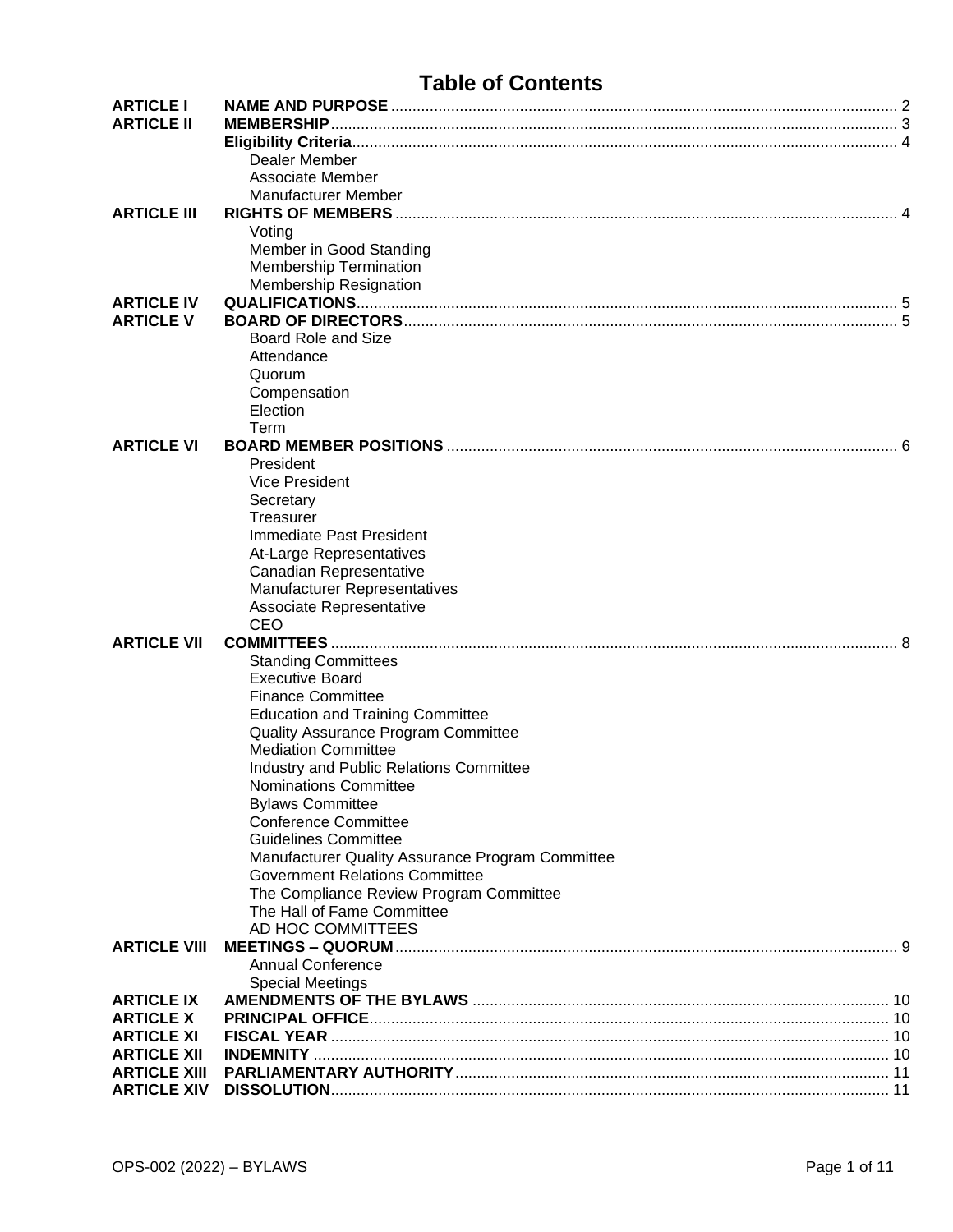#### <span id="page-2-0"></span>**ARTICLE I – NAME, PURPOSE AND DEFINITIONS**

- Section 1 **Name:** The name of the Association is the National Mobility Equipment Dealers Association, Inc. (Hereinafter called NMEDA or the Association or the Corporation).
- Section 2 **Purpose:** The National Mobility Equipment Dealers Association is formed to promote and support members engaged in the modification of quality transportation for individuals with disabilities and special needs. Dealers engaged in such activities are recognized as professionals who provide products contributing to the rehabilitation of individuals. NMEDA will establish and maintain guidelines to ensure that the products are installed properly.

This not-for-profit corporation is organized in order to engage in any lawful purpose or purposes not for profit; more specifically, to serve as a general business league for mobility and modified equipment dealers and for the purpose of promoting the advancement of the business entities within our industry. The term "mobility equipment industry" includes professionals who supply, install and manufacture mobility products, and professionals, who evaluate, rehabilitate, instruct and train individuals with disabilities.

Notwithstanding any of the foregoing statements of purposes and powers, this corporation shall not, except to an insubstantial degree, engage in any activities or exercise any powers that are not in furtherance of the primary purpose of this corporation as set forth above. Nothing contained in the forgoing statement of purposes shall be construed to authorize this corporation to carry on any activity for the profit of its members, or to distribute any gains, profits or dividends to members as such, except for distribution of assets upon dissolution.

Section 3 Definitions: As used herein, the following terms shall have the following meanings:

Private use – intended for use by an individual or individuals for personal, non-commercial transportation purposes only. "Personal use" has the same meaning.

Auto mobility adaptive equipment – any part, component or feature that may be installed in or attached to a vehicle for the purpose of assisting a person with disabilities with driving, being transported, entering or exiting a vehicle, or transporting a personal mobility device.

Retail location – a physical location where products and/or services are sold to the public.

Structural modification – alterations to a vehicle body or frame for the purpose of making it wheelchair-accessible.

Non-structural modification – adaptations to a vehicle that do not alter the vehicle body or frame; typically by adding accessible equipment or components.

Auto mobility-related activity – any activity addressed in the NMEDA Guidelines pertaining to the sale, modification, service or repair of a vehicle, or the manufacturing, sale, service, repair or installation of auto mobility adaptive equipment. This term does not include the administrative activities of a Dealer member's corporate headquarters, or the activity of lead generation from any location.

Manufacturer – an entity that manufactures a vehicle conversion or auto mobility adaptive equipment. This term does not include an original equipment manufacturer of vehicle chassis.

Non-Manufacturer – an entity, other than a manufacturer as defined herein, that provides or may provide a product or service to the auto mobility industry.

Structural manufacturer – a manufacturer, as defined herein, that structurally modifies a vehicle for the purpose of making it wheelchair-accessible.

Non-structural equipment manufacturer – a manufacturer, other than a structural manufacturer, that manufactures auto mobility adaptive equipment.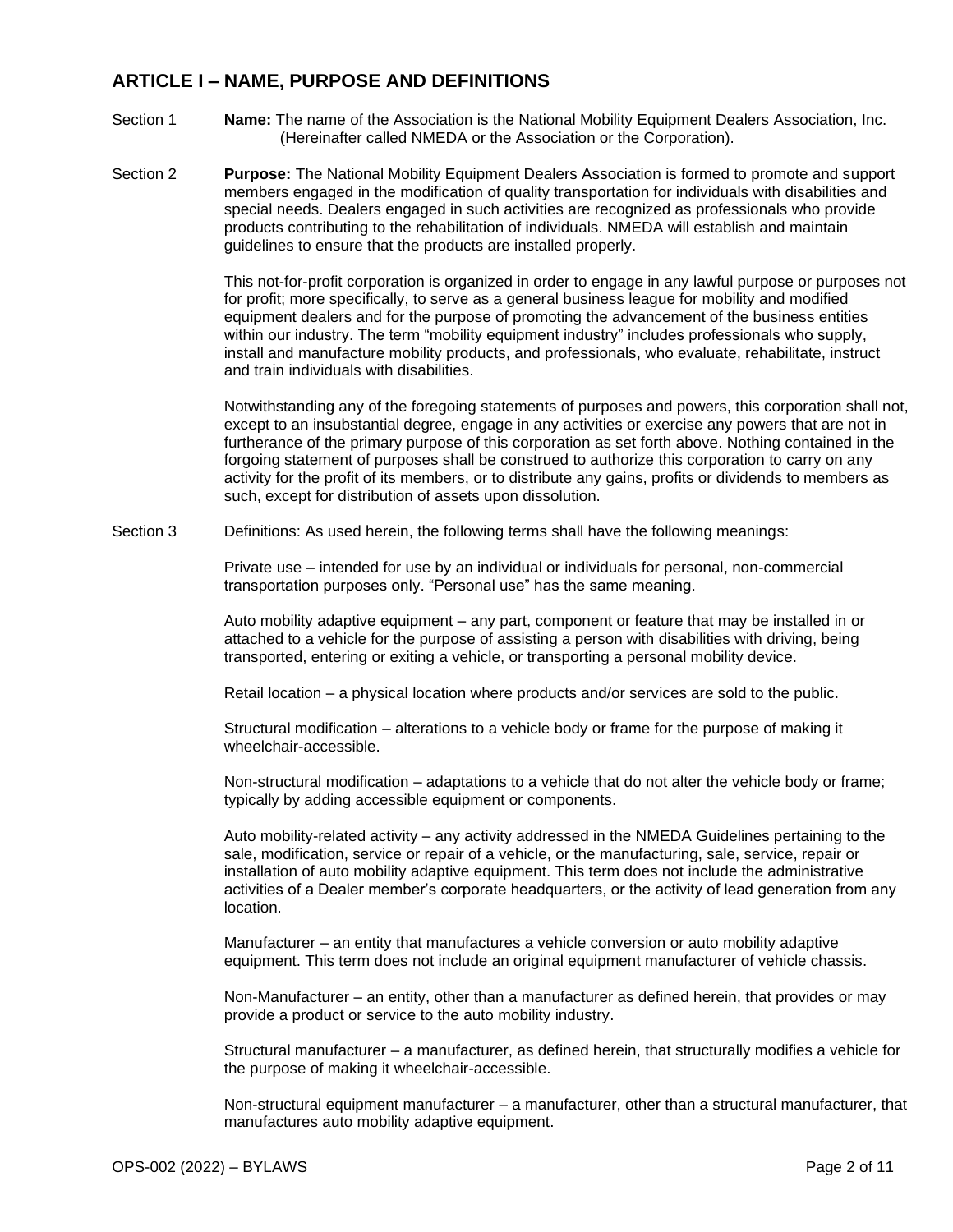QAP/MQAP rules – the Quality Assurance Program and Manufacturers Quality Assurance Program rules promulgated by NMEDA.

Guidelines – the Guidelines document promulgated by NMEDA.

Corporate Family – A group of businesses (e.g., corporations, sole proprietorships, partnerships) consisting of a parent corporation and/or related entities where there exists any ownership interest or voting control in which one entity owns/possesses directly or indirectly a minimum of 50.1 percent interest (financial or control) of any other entity.

#### <span id="page-3-0"></span>**ARTICLE II – MEMBERSHIP**

Section 1

- 1. NMEDA membership is assigned to one, specific legal entity.
- 2. NMEDA members are granted a non-exclusive, royalty-free, license to use appropriate NMEDA intellectual property (e.g., trade/service marks including those associated with the "QAP" program). The foregoing license is dependent upon the member being in good standing. Any violation of these Bylaws, or other NMEDA policies or member obligations may result in the revocation of the license at NMEDA's sole discretion.
- 3. A legal entity may hold only one membership with NMEDA.
	- a. The entity's primary business or auto mobility activity shall determine the entity's member type.
- 4. NMEDA membership is unique and can be applied for selectively or universally by the entities within a Corporate Family. Specifically, it is not required that every entity within a Corporate Family be a NMEDA member .
	- a. Notwithstanding the foregoing, If a Corporate Family makes the business decision for one entity, e.g., "X", to be a member and for another entity, e.g., "Y", NOT to be so, the benefits of NMEDA membership runs uniquely, solely, and exclusively to the member entity (in this case "X"). The Corporate Family has a strict, absolute, affirmative obligation NOT to blur lines and create any implication that Y is a member or attribute any of the NMEDA member benefits to the non-member entity (in this case "Y"). .
- 5. Membership dues are required for each physical location of a dealer member entity at which any type of auto mobility-related activity occurs.
- 6. Dues for all member types shall be established by the Board of Directors.
- 7. There shall be four categories of membership in NMEDA:
	- a. Dealer an entity holding an auto dealer license, primarily engaged in the retail sale or non-structural modification of wheelchair accessible vehicles for private use.
	- b. Industry an entity, other than a dealer, engaged in any for-profit activity applicable to the auto mobility industry.
		- a. Each Industry member shall identify as a Manufacturer or Non-Manufacturer, as defined herein.
	- c. Allied Health Professional an individual employed in any of the following occupations:
		- a. Driver rehabilitation
		- b. Assistive technology
		- c. Occupational therapy
		- d. Physical therapy
		- e. Case management
		- f. Rehabilitation engineering
		- g. Nursing
		- h. Other health professional
	- d. Government/Education/Non-Profit an individual not eligible for Allied Health Professional membership who is employed in the government, education or non-profit sector.
	- e. An entity or individual who does not qualify for any of the member types listed above is not eligible for NMEDA membership.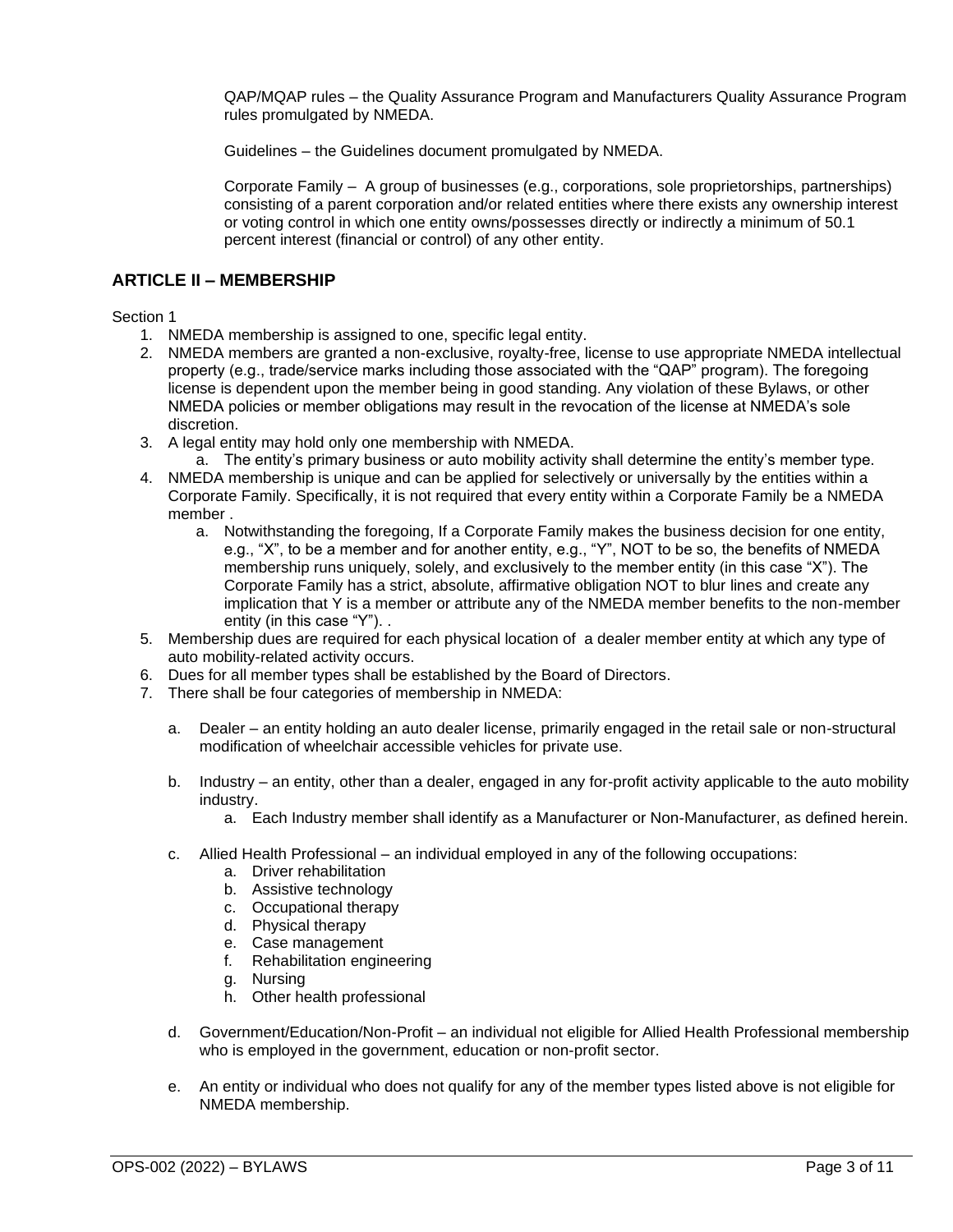#### <span id="page-4-0"></span>Section 2 **Membership Requirements**

- i. All NMEDA member entities and individuals, regardless of member type, are required to abide by all QAP/MQAP Rules and Guidelines for any relevant activity in which the member engages.
	- 1. The opportunity for QAP/MQAP accreditation shall be available to members and non-members alike.
	- 2. All Dealer member locations shall be QAP accredited.
	- 3. Other than those engaged exclusively in commercial activities, all Industry members identifying as a Manufacturer shall be MQAP accredited.
- ii. All NMEDA Dealer and Industry member locations are subject to:
	- 1. The applicable audit requirements of the QAP/MQAP Rules. The cost of the audit is in addition to the member's dues.
- iii. All NMEDA member entities and individuals, regardless of member type, are subject to the provisions of the NMEDA mediation process and shall abide by the decisions thereof.

f.

- iv. Non-auto mobility retail locations
	- 1. Any Dealer member with one or more retail locations that do not engage in any type of auto mobility-related activity is subject to the following:
		- a. Each such location must be registered with the association
			- b. Each such location is subject to the applicable audit requirements of QAP/MQAP
		- c. Each such location shall not be considered a member location
		- d. The member's auto mobility operations must:
			- i. Operate under a separate dba dedicated exclusively to auto mobility;
			- ii. Maintain a separate website dedicated exclusively to auto mobility; and
			- iii. Ensure all web presences, advertising, marketing, signage and communications maintain strict separation from non-auto mobility operations.

#### <span id="page-4-1"></span>**ARTICLE III – RIGHTS OF MEMBERS**

<span id="page-4-2"></span>Section 1 Voting: Each Dealer member location shall be eligible to cast one vote in the Association's business. No other member type shall have a vote in Association business with the following exception: Allied Health Professional members are eligible to vote for their Board representative. Unless specifically designated herein, voting may be conducted in person, by mail, or by means of verifiable remote communication (including online voting).

> A majority vote in the affirmative is required at all meetings for approval of an action except as otherwise provided for in these Bylaws.

Proxy ballots are not permissible at any meeting of the Association or Board of Directors.

<span id="page-4-3"></span>Section 2 **Member in Good Standing** is defined as any member who meets the qualifications for membership and is current in membership dues. Members in good standing who have met all the membership requirements are allowed to use the NMEDA and/or QAP logo.

> Dues as determined by the Board of Directors will be payable on or before the  $15<sup>th</sup>$  of the month in which membership was activated. Dues will be delinquent sixty days thereafter.

<span id="page-4-4"></span>Section 3 **Membership Suspension:** NMEDA membership may be suspended for the following actions: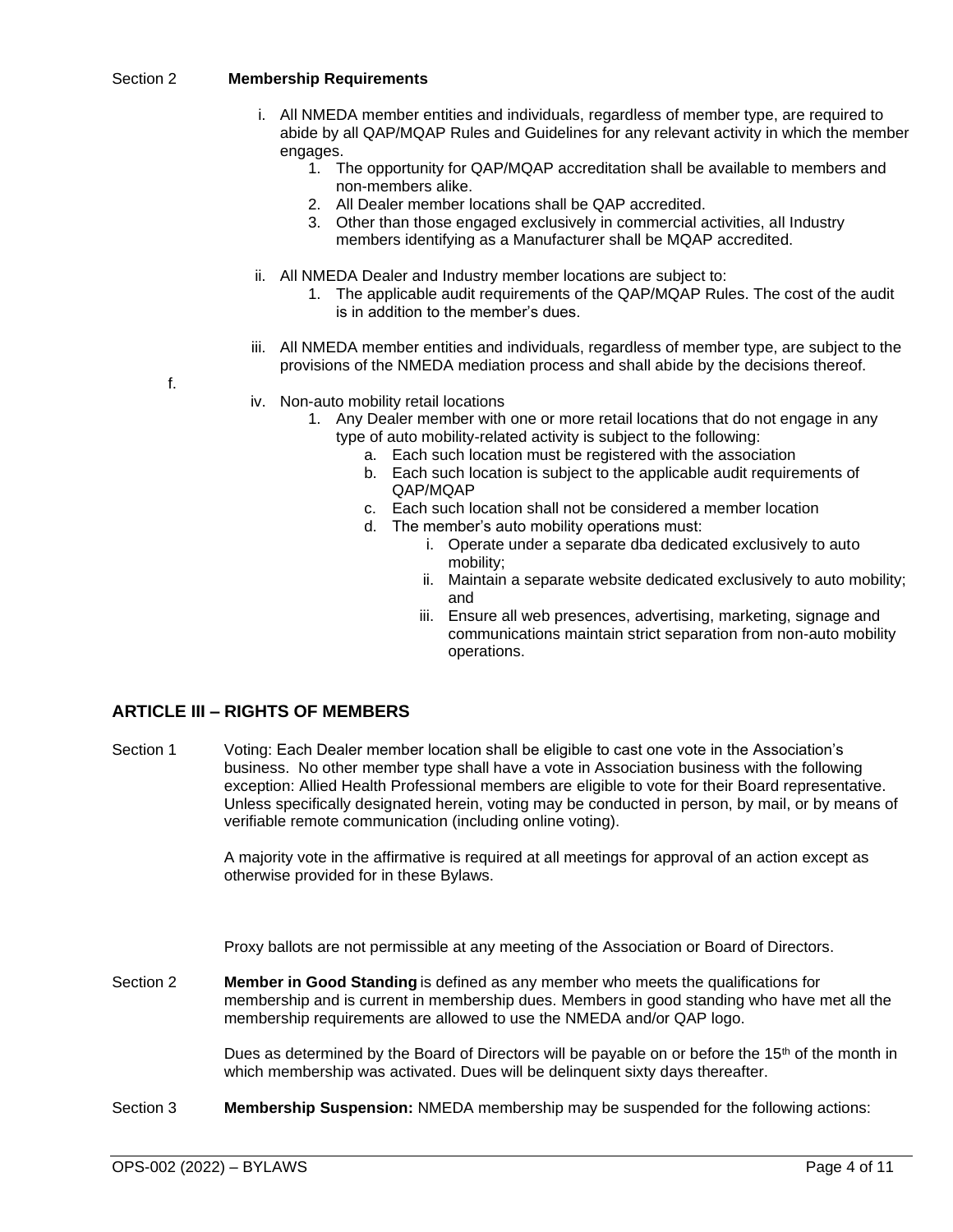- a. Failure to pay dues. Membership dues are for a twelve-month period and must be paid on a timely basis. Dues not paid after sixty days from member renewal date will constitute automatic suspension. Suspension may be revoked when full payment of dues and a reinstatement fee is paid in full**.**
- b. Non-compliance with NMEDA Guidelines, and/or QAP/MQAP Rules and/or Bylaws and/or Code of Ethics (Investigated and verified by the Mediation Committee with a recommendation made to the Board of Directors for resolution or suspension of membership). Failure by the member to take corrective action or provide resolution as directed by the Association will result in suspension. Suspension may be revoked when corrective action is taken, or resolution is provided as directed.

Any membership suspended by the Board of Directors for having three unsatisfied complaints will have to wait one year to reapply for membership to NMEDA. The Board of Directors will have to revote to accept the member back into NMEDA. If the same membership that was suspended for unsatisfied complaints reinstates as a member with NMEDA and again receives three unsatisfied complaints, their membership will be terminated, and they will not be allowed to join NMEDA again. The terminated membership will remain with the company President or Owner of the d/b/a, regardless of company name.

<span id="page-5-0"></span>Section 4 **Membership Resignation**: Any member may resign by notifying NMEDA. Upon leaving, former NMEDA members may not claim NMEDA status or affiliation. All fees are non-refundable. The use of the NMEDA logo must be discontinued immediately upon membership suspension or termination for any reason.

#### <span id="page-5-1"></span>**ARTICLE IV – QUALIFICATIONS: BOARD OF DIRECTORS and EXECUTIVE BOARD**

- Section 1 Only Dealer members are eligible to hold board positions, with the following exceptions: Allied Health Professional, Canadian Representative and Industry positions, All members of the Board of Directors shall be members in good standing of the Association. All directors shall be at least twenty-one years of age. No more than two representatives from any company or corporate family may serve on the Board of Directors at one time. No more than one representative from any company or corporate family may serve on the Executive Board at one time.
- Section 2 Eligibility: A director must have served on at least one NMEDA Committee or Task Force in the preceding three years or previously served on the Board of Directors and completed that term in good standing. An Executive Board member must have previously served on the Board of Directors and completed that term in good standing. The president is required to have been elected and served on the Board of Directors within the last three years and completed that term in good standing.

#### <span id="page-5-2"></span>**ARTICLE V – BOARD OF DIRECTORS**

- <span id="page-5-3"></span>Section 1 **Board role and size:** There shall be a Board of Directors consisting of a minimum of ten members. The Board of Directors shall constitute the governing body of the Association. It shall be vested with full power and authority to put into effect the laws, resolutions and decisions of the Association. The Board has the authority to approve/ratify appointments made by the President for offices, which may be vacant, for the remainder of the term of the office, and to exercise general supervision over the receipts and expenditures of the Association. The Board of Directors has the final approval of all committee recommendations and actions. No substantive changes may be made to the QAP/MQAP Rules or Guidelines without Board approval.
- <span id="page-5-4"></span>Section 2 **Attendance:** The Board of Directors shall hold a minimum of two face-to-face meetings and a minimum of nine teleconference meetings per year. Board members are required to be physically present for face-to-face meetings. Failure of any member of the Board of Directors to attend three meetings, without the prior approval of the President, will result in their position being deemed vacant. The President shall appoint a temporary replacement to fill the vacant position for the remainder of the term and the Board of Directors shall ratify the appointee.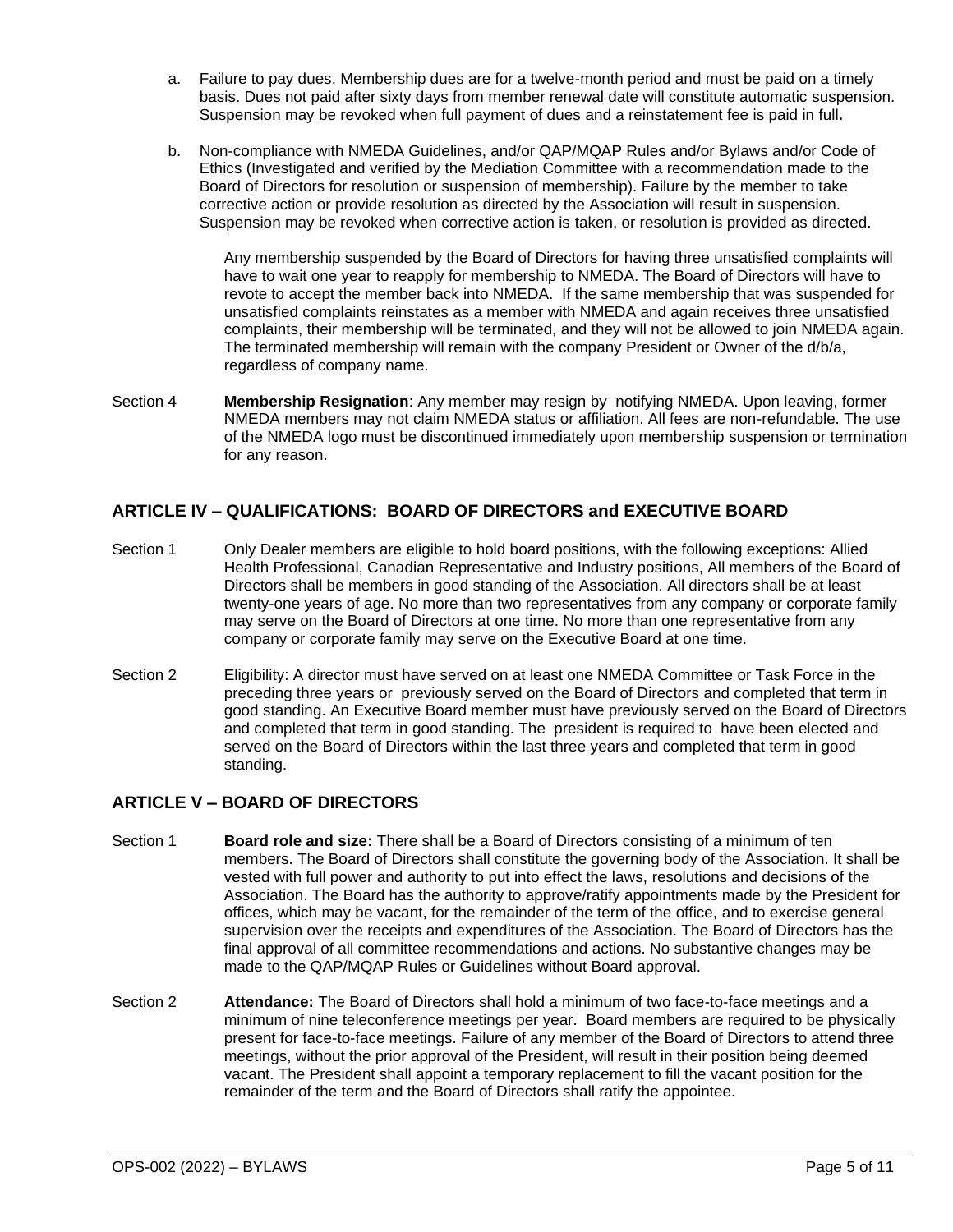- <span id="page-6-0"></span>Section 3 **Quorum**: Three-fourths of the sitting Board of Directors must be in attendance at the meeting to constitute a quorum for conducting NMEDA business.
- <span id="page-6-1"></span>Section 4 **Compensation:** No member of the Board of Directors shall receive any compensation for their services. Members of the Board of Directors may be reimbursed for any expenses incurred.
- <span id="page-6-2"></span>Section 5 **Election**: A majority vote of Dealer members in good standing will elect Board Members with the exception of the Canadian Representative and Allied Health Professional positions as provided herein. Voting for Board Members will be via US Mail and/or electronic means (other than telephone). Elections shall be held in December of each year. Installation of the newly elected Board of Directors shall be conducted at the March board meeting following the elections.

The following positions are elected to assume office during an even numbered year: President, Canadian President, Treasurer, two At-Large Representatives, and one Manufacturer Representative.

The Vice President, Secretary, two At-Large Representatives, one Manufacturer and one Allied Health Professional Representative are elected to assume office in odd numbered years

- <span id="page-6-3"></span>Section 6 **Term:** Directors shall serve a term of two years. No member of the Board shall be elected to more than two consecutive terms in the same position.
- Section 7 Removal: Removal from the Board of Directors requires a 34 majority vote of the board for approval. Reasons for removal may include, but are not limited to, the following:
	- a. Failure to perform board member duties.
	- b. Change in organization structure of business that would preclude discharge of proper representation of the electing body.
	- c. Attendance, illness or death.
	- d. Conflict of interest.
	- e. Unethical conduct conduct injurious to the Association or its purpose.

#### <span id="page-6-4"></span>**ARTICLE VI – BOARD MEMBER POSITIONS**

- Section 1 The Association shall have the following board member positions:
- <span id="page-6-5"></span>Section 2 **President:** The President is the principal volunteer executive officer of the Association and in general, supervises the business and affairs of the Association under the direction of the Board of Directors in conjunction with the CEO. The President may call special meetings of the Board of Directors as needed. The President has the responsibility for providing effective leadership and for coordinating policy-making functions and the activities of the Association. The President is responsible for seeing that all Association objectives are carried out from initial planning to completion.

The President is a member of the Board of Directors and Executive Board and assumes the term of office after serving as a board member. Once elected the President shall hold office for one twoyear term and can be elected to one successive term. Once a successor is duly elected or appointed to the position, the previous President will assume the Board of Directors position of Past President.

In the absence of the President or in the event of an inability to act, the Vice President shall perform the duties of the President. In the absence of the Vice President, the Treasurer then the Secretary shall perform the duties of the President. When so acting, any officer shall have all the powers of and be subject to all the restrictions upon the President.

<span id="page-6-6"></span>Section 3 **Vice President:** The Vice President shall serve as a member of the Executive Board and the Board of Directors. The Vice President shall perform other duties as may be assigned by the President or by the Board of Directors.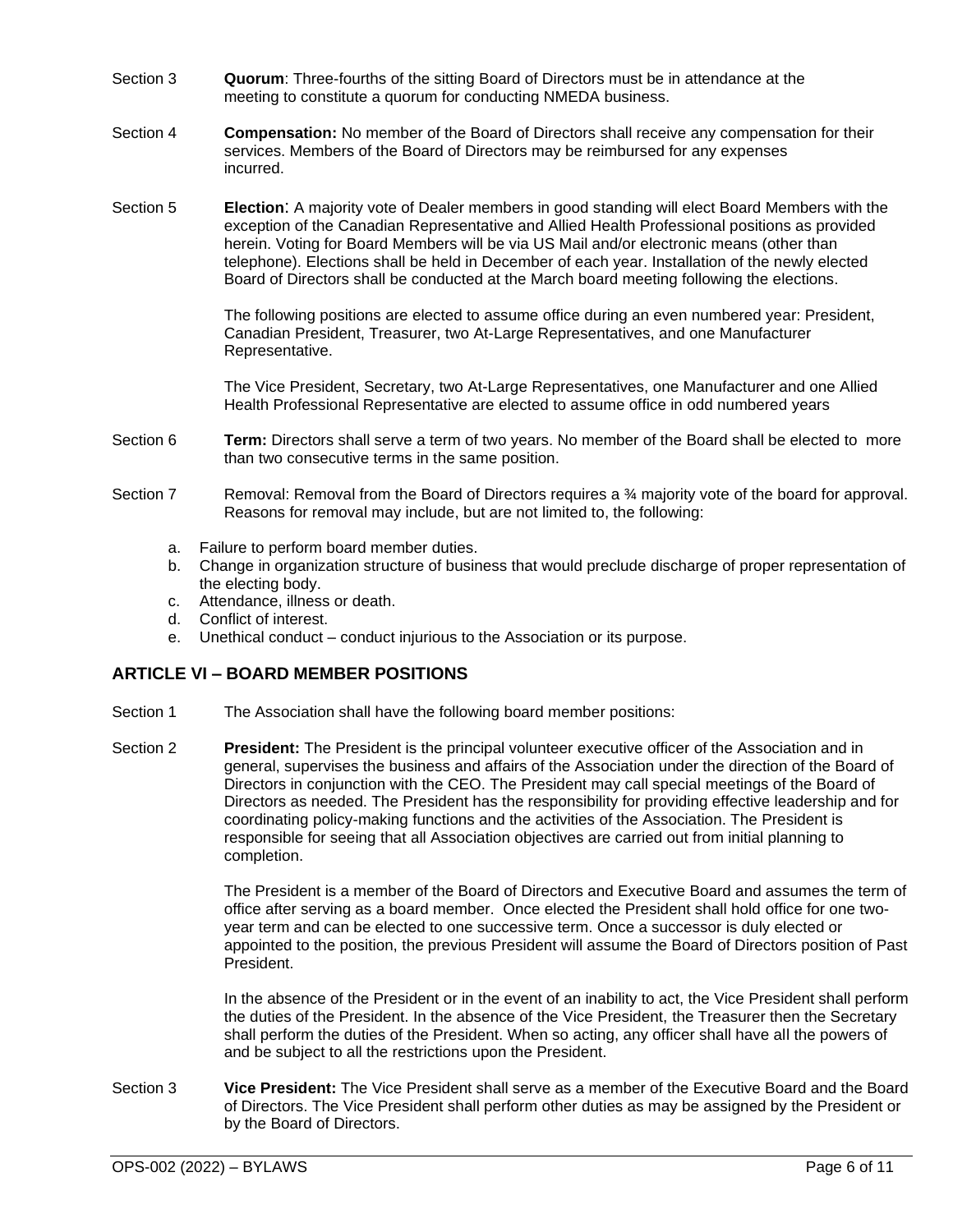Once elected the Vice President shall hold office for one two-year term and can be elected to one successive term.

- <span id="page-7-0"></span>Section 4 **Secretary:** The Secretary is a member of the Board of Directors and Executive Board. The Secretary shall be responsible for all administrative logistics of the Association, record minutes of membership meetings, and ensure that accurate records are maintained at the appropriate location(s) and such other duties as are prescribed by the Board of Directors or the President. The secretary may delegate to the CEO any or all of his/her duties and powers provided such delegation is made in writing and approved by the Board of Directors, and provided further that such delegation may be revoked at any time by the Secretary or a majority vote of the Board of Directors. Once elected the Secretary shall hold office for one two-year term and can be elected to one successive term.
- <span id="page-7-1"></span>Section 5 **Treasurer:** The Treasurer is a member of the Board of Directors and Executive Board. The Treasurer is responsible for overseeing all funds and securities of the Association in conjunction with the CEO. He/she makes periodic reports to the Board of Directors and is responsible for any audit of the Association.

Once elected the Treasurer shall hold office for one two-year term and can be elected to one successive term.

- <span id="page-7-2"></span>Section 6 **Immediate Past President:** The Immediate Past President of NMEDA will continue to serve as a voting member of the Board of Directors and will serve as an advisor to the current President and the Executive Board. He/she will also be asked to participate in Executive Board meetings and other Executive Board activities as determined by the Executive Board and/or the Board of Directors. The Immediate Past President will also serve as chair of the Nominations Committee.
- <span id="page-7-3"></span>Section 7 **At-Large Representatives:** Four dealer board positions will be considered "At-Large Representatives" with full voting privileges and will assist with all Association functions and meetings and represent all members. No more than two "At-Large Representatives" from the same state may serve on the Board of Directors at the same time. Election of two At-large Representatives will occur in opposite years.
- <span id="page-7-4"></span>Section 8 **Canadian Representative**: The Canadian Representative shall be the elected NMEDA Canada President or their appointed representative for the full two-year term.
- <span id="page-7-5"></span>Section 9 **Industry Representatives**: There are two Industry Representatives on the Board of Directors; a Structural Manufacturer (elected even years), and a Non-structural Equipment Manufacturer (elected odd years). The Representatives will be responsible for conducting a Manufacturer meeting at the annual NMEDA Conference. Once elected each Representative shall hold office for one two-year term and can be elected to one successive term.
- <span id="page-7-6"></span>Section 10 **Allied Health Professional Representative:** The Allied Health Professional Representative is a member of the board of Directors and is elected by the Allied Health Professional members. Once elected this Representative shall hold office for one two-year term and can be elected to one successive term.

#### <span id="page-7-7"></span>**ARTICLE VII – Chief Executive Officer**

Section 11 The Board of Directors shall employ a salaried association executive officer who shall have the title of Chief Executive Officer (CEO).

> The CEO shall be the Chief Executive of the Association responsible for all management functions. The CEO shall manage and direct all activities of the Association as prescribed by the Board of Directors, shall be responsible to the Board, and shall serve as ex-officio member of all standing and special committees. The salary of the CEO will be determined by and evaluated annually by the Executive Board. The CEO has no vote in NMEDA Business.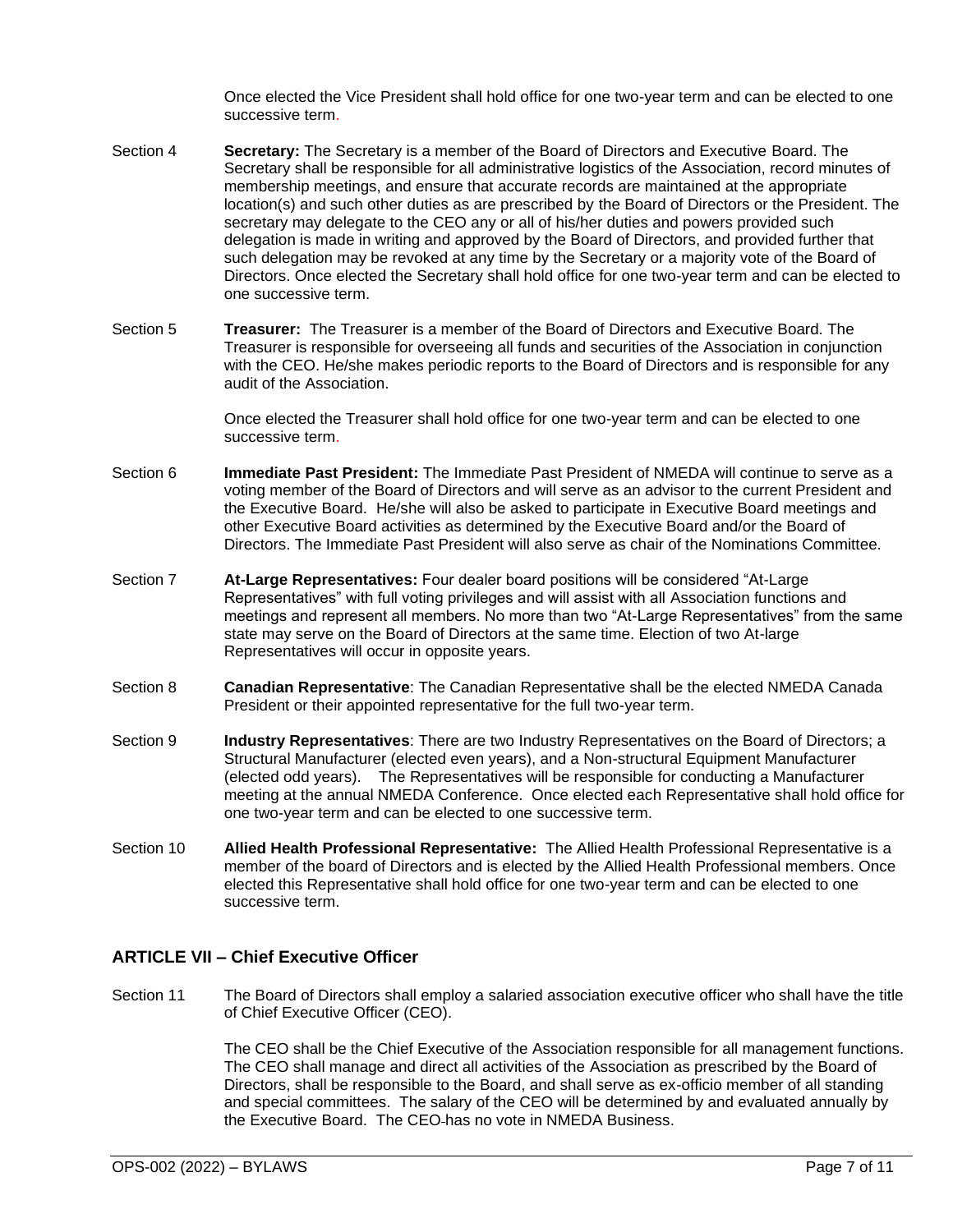#### <span id="page-8-0"></span>**ARTICLE VIII – COMMITTEES**

The committees of the Association shall be Standing Committees and Ad Hoc Committees.

<span id="page-8-1"></span>Section 1 **Standing Committees:** The Standing Committees of the Association shall be Executive Board, Education and Training, Finance, Quality Assurance Program, Mediation, Industry and Public Relations, Nominations, Bylaws, Conference, Guidelines, Government Relations, Compliance Review Program, Hall of Fame and Manufacturer Quality Assurance Program. These committees shall have a minimum of three members including the Chairperson.

> Standing committees are to perform continuing functions and remain in existence for the life of the assembly within the association that establishes them. The Board of Directors may choose to grant limited provisions as parameters for the committee to carry out its recommendations and the Board of Directors has final approval over all committees.

Standing committees may not enter into any outside agreement nor obligate the Association financially or otherwise without prior written approval from the Board of Directors.

The President will appoint a Chair and a Board Representative to the Standing Committees, upon approval of the Board of Directors, (with the exception of the Nominating Committee) within thirty days of the Annual Conference.

<span id="page-8-2"></span>Section 2 The **Executive Board** shall be the President, Vice President, Secretary, Treasurer, and Immediate Past President. The CEO is an ex-officio member of the Executive Board, but does not have a vote.

> The Executive Board shall exercise, in the intervals between meetings of the Board of Directors, all the powers of the Board that may lawfully be delegated in the management of the affairs of the Association or such lesser powers as may be specified by vote of the directors. It shall meet at the call of the Chairperson or at the request of the majority of the Executive Board. A majority of the members of the Executive Board shall constitute a quorum. All actions by the Executive Board shall be subject to review by the Board of Directors, and the Executive Board shall report all its actions to the Board not later than the next Board meeting.

The Executive Board shall have other duties and powers as the Board of Directors may delegate to it.

- <span id="page-8-3"></span>Section 3 The **Finance Committee,** under the direction of the Treasurer, shall work with staff to prepare an annual budget for each fiscal year and present it to the Board of Directors. The budget, upon adoption, shall be the control of expenditures of the Association's funds. The Finance Committee shall review the financials quarterly and make a formal recommendation to the Board of Directors each quarter regarding acceptance of those financials.
- <span id="page-8-4"></span>Section 4 The **Education and Training Committee** shall work with staff to provide education and training for our dealers and other industry stakeholders to enhance professionalism, innovation, and business proficiency**.**
- <span id="page-8-5"></span>Section 5 The **Quality Assurance Program Committee** will refine and enhance the Quality Assurance Program (QAP) such that it is recognized as the industry standard for quality.
- <span id="page-8-6"></span>Section 6 The **Mediation Committee** is to provide a professional forum for fair and equitable resolution of all disputes and complaints brought forth by industry stakeholders.
- <span id="page-8-7"></span>Section 7 The **Industry and Public Relations Committee** will work with staff to continually increase the awareness and recognition of the mobility industry and the value its dealers bring to all stakeholders.
- <span id="page-8-8"></span>Section 8 The **Nominations Committee** shall be chaired by the immediate Past President and is responsible for recruiting qualified candidates to run for the Board of Director positions that are open for election during the current calendar year. The committee shall be comprised of the Past Presidents of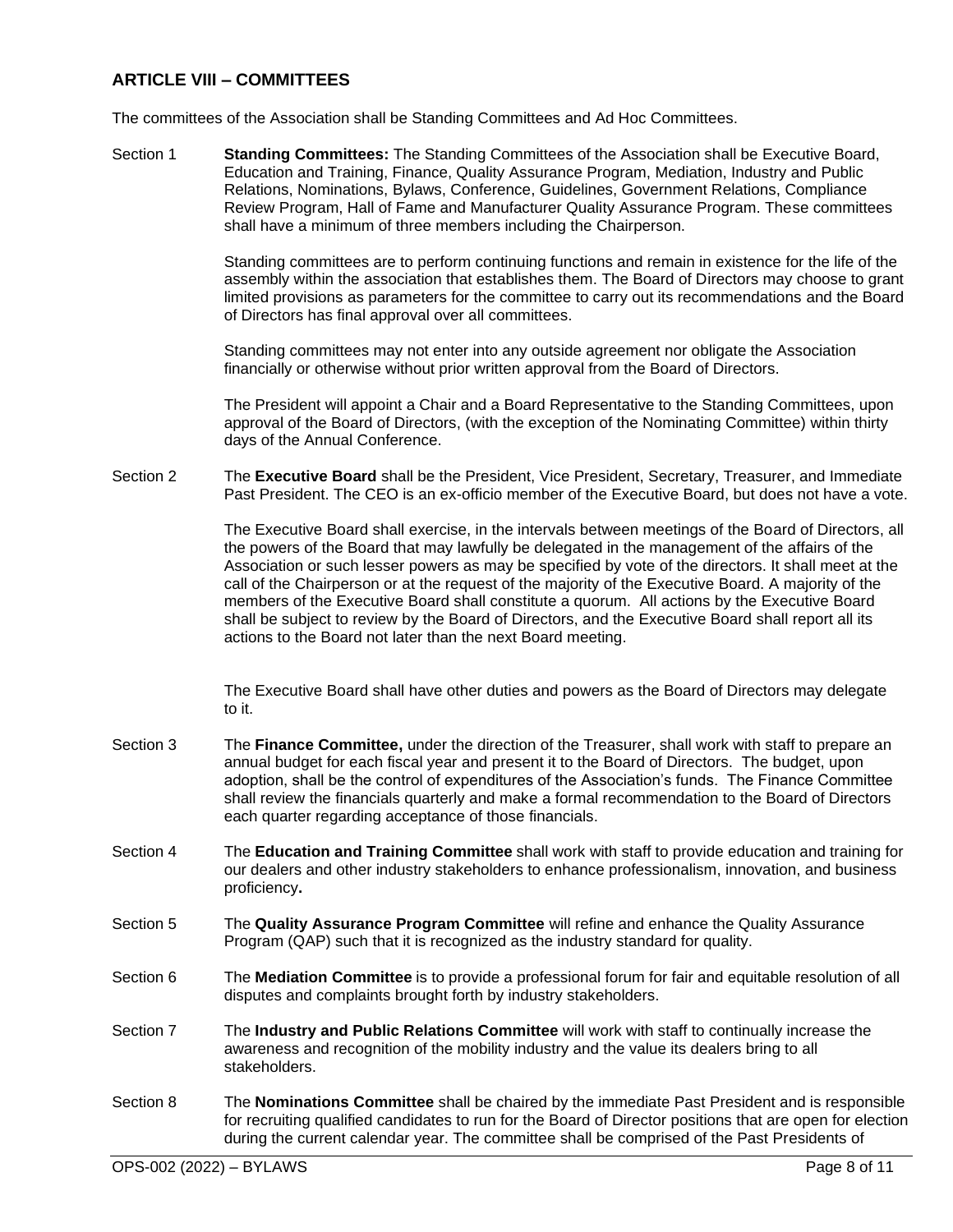NMEDA who are currently and actively engaged in the mobility industry, as well as two current board members who are not up for reelection, chosen by the chair. They will create a slate of candidates with biographic information, for each. A copy of the election packet including an absentee ballot and voting instructions will be sent to the Board of Directors prior to the general membership mailing.

- <span id="page-9-0"></span>Section 9 The **Bylaws Committee** shall consist of the chairperson and at least four additional members, one of whom shall have been on a previous Bylaws Committee. The committee shall work with staff to review the Bylaws annually and present proposed amendments in accordance with ARTICLE IX. The final version of the proposed changes will then be submitted to the Board for final approval and then sent to the general membership as per Article X.
- <span id="page-9-1"></span>Section 10 The **Conference Committee**, in conjunction with staff, is responsible for developing education programs or seminars sponsored by the Association and for advising the Association as to which new programs or seminars would be most beneficial to the members. Other tasks may be assigned by the Board of Directors.
- <span id="page-9-2"></span>Section 11 The **Guidelines Committee**, in conjunction with staff, is responsible for any changes, additions or corrections, to the Guidelines. The committee will accept any recommended changes to the Guidelines that are submitted no later than November 1. Upon review the committee will submit said proposed changes to the Board of Directors to review at the November Board meeting. After changes are accepted by the Board, the proposed changes will be delivered to the general membership no later than November 30 to allow members to review recommended changes at least thirty (30) days prior to the Annual Meeting the following year.
- <span id="page-9-3"></span>Section 12 The **Manufacturer Quality Assurance Program Committee** is responsible for working with staff to define applicable motor vehicle safety standards, regulations, quality management system processes, quality controls, service, and best practices that assure that manufacturer members are delivering the safest and highest quality products to both end users and to dealers who install or sell their products.
- <span id="page-9-4"></span>Section 13 The **Government Relations Committee** is responsible for working with staff to establish legislative priorities for the association, develop a network of legislative and regulatory contacts, and promote the growth of NMEDA's grassroots advocacy efforts.
- <span id="page-9-5"></span>Section 14 The **Compliance Review Program Committee** shall work with staff to ensure that high quality, efficient systems are established by the association for the purpose of safety standards verification of all submitted manufacturer products.
- <span id="page-9-6"></span>Section 15 The **Hall of Fame Committee** is responsible for selecting inductees for the NMEDA Hall of Fame in accordance with the association's documented Criteria Process.

#### <span id="page-9-7"></span>Section 16 **AD HOC COMMITTEES:**

Ad Hoc Committees are to be appointed by the President as the need arises to carry out a specific task. All ad hoc committees will automatically cease to exist upon completion of their specified task(s) and the presentation of the final report of the committee to the President.

**Resolution:** The Bylaws committee is authorized to correct article and section designations, punctuation, and cross-references and to make such other technical and conforming changes as may be necessary to reflect the intent of the Association in connection with the Bylaws amendments that are adopted by the membership.

#### <span id="page-9-8"></span>**ARTICLE IX – MEETINGS – QUORUM**

There must be a quorum at all meetings in order to conduct business legally . A majority vote in the affirmative is required at all meetings for approval of an action, except as provided for in Article X – Amendments of the Bylaws.

**At the Annual Conference** – If association business is conducted at the Annual Conference, a quorum shall be a minimum of 50% plus one (1) of the number of eligible voting delegates registered at the conference.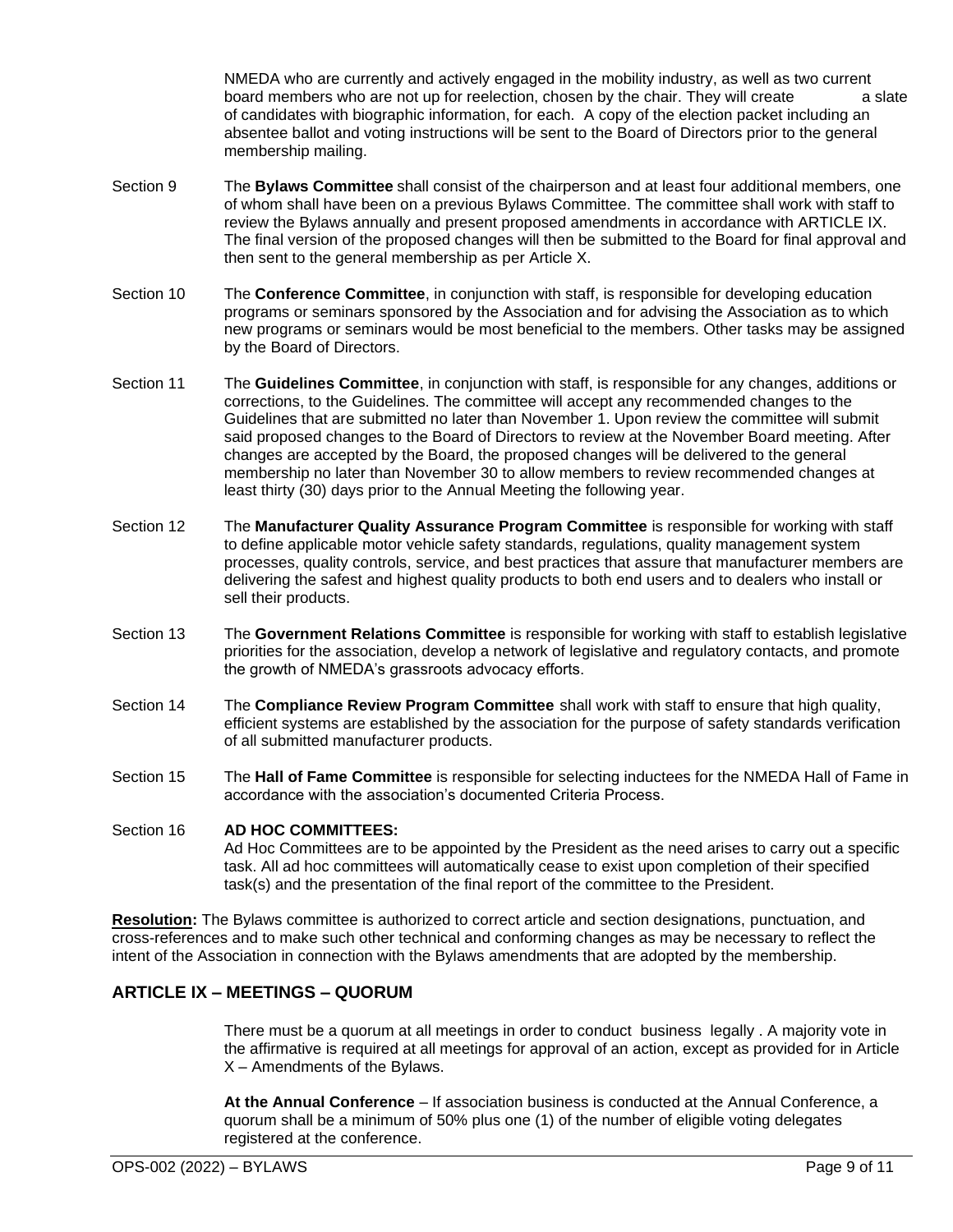**At Committee Meetings** – Two-thirds of the committee members must attend to make a quorum.

#### <span id="page-10-0"></span>Section 1 **Annual Conference**

A notice will be sent to the last recorded address of each member at least thirty days before the meeting. The notice will include time, place and business matters to be considered, if applicable.

#### <span id="page-10-1"></span>Section 2 **Special Meetings**

A Special Meeting of the Association may be called by the President or the Board of Directors, or shall be called by the President upon the written request of at least twenty-five members of the Association. A notice will be sent to the last recorded address of each member of the association thirty days before the meeting. The notice will include time, place and business matters to be considered.

#### <span id="page-10-2"></span>**ARTICLE X - AMENDMENTS OF THE BYLAWS**

Suggested amendments or alterations to the Bylaws may be initiated by the Board of Directors or by a member of the general membership.

Proposed amendments to the NMEDA Bylaws must be submitted in writing to the Bylaws Committee Chairperson for consideration prior to September 15. Proposals of the Bylaws Committee shall be mailed to each member a minimum of thirty days prior to the vote. Ballots will be mailed November 30 and returned with a postmark dated no later than December 31. Adoption of the proposed amendments to the Bylaws will be via US Mail and/or electronic means (other than telephone)**.** There must be a quorum of 25% of the members eligible to vote and require a 75% vote in the affirmative to approve a change to the NMEDA Bylaws.

#### <span id="page-10-3"></span>**ARTICLE XI - PRINCIPAL OFFICE**

The Association shall keep at the principal office of the Association complete and correct records and books of account, and shall keep minutes of the proceeding of the meetings of the Board of Directors, as well as a list or record containing the names and addresses of all members.

#### <span id="page-10-4"></span>**ARTICLE XII - FISCAL YEAR**

The Board of Directors subject to applicable law shall fix the fiscal year of the Association.

#### <span id="page-10-5"></span>**ARTICLE XIII – INDEMNITY**

- Section 1 Any person made a party to any action, suit or proceeding, by reason of fact that he/she, his/her testator or in testate representative is or was a director, officer or employee of the Association, or of any Association in which he/she served as such at the request of the Association, shall be indemnified by the Association against the reasonable expenses, including attorney's fees, actually and necessarily incurred by him/her in connection with the defense of such action, suit or proceeding, or in connection with any appeal therein, except in relation to matters as to which it shall be adjudged in such action, suit or proceeding, or in connection with any appeal therein that such director, officer or employee is liable for negligence or misconduct in the performance of his/her duties.
- Section 2 The foregoing right of indemnification shall not be deemed exclusive of any other rights to which any director, officer or employee may be entitled apart from the provisions of this section.
- Section 3 The amount of indemnity to which any director, officer or employee may be entitled shall be fixed by the Board, except that in any case where there is no disinterested majority of the Board available, the amount shall be fixed by arbitration pursuant to the then existing rules of the American Arbitration Association.